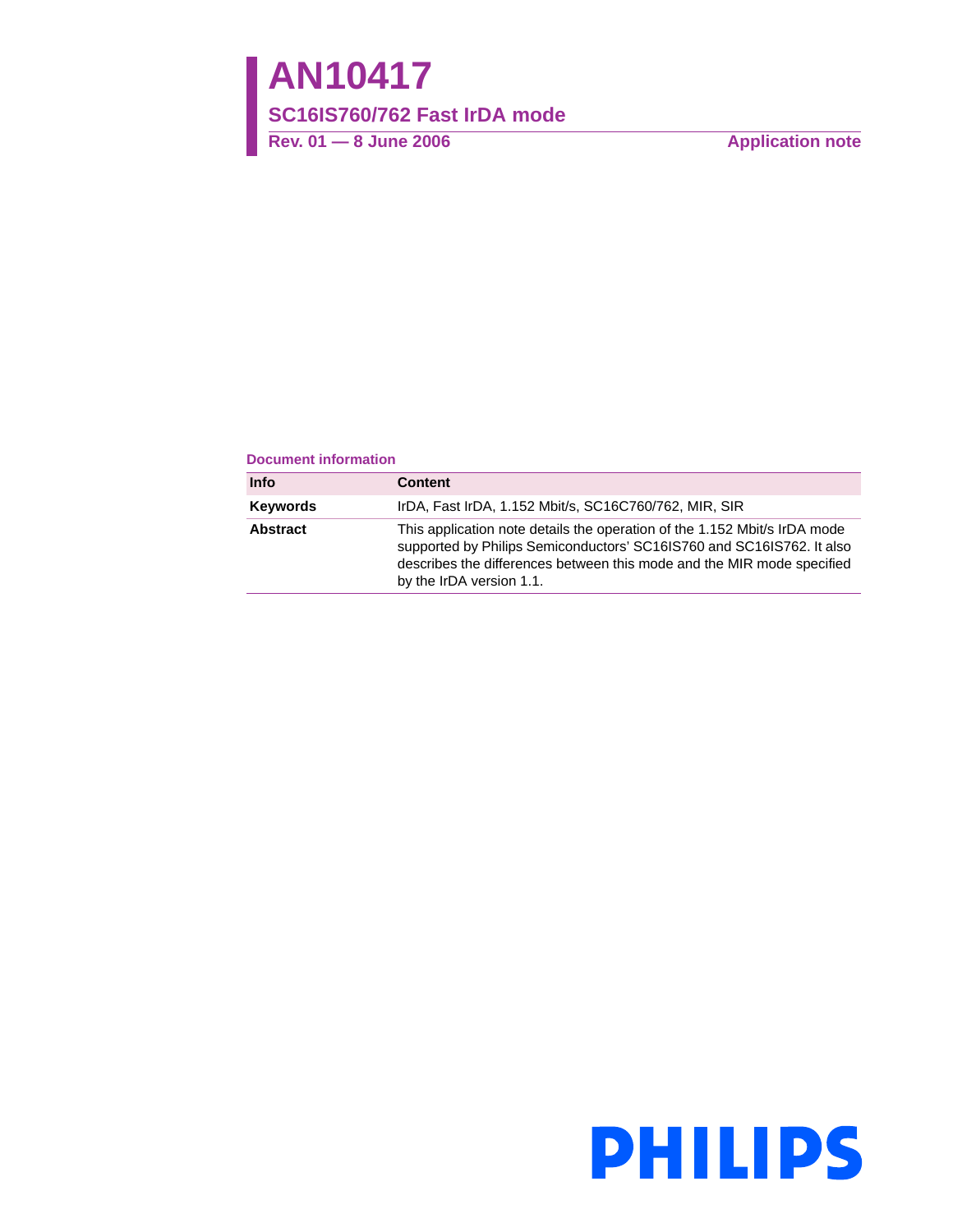#### **Revision history**

| Rev | Date     | <b>Description</b>                |
|-----|----------|-----------------------------------|
| 01  | 20060608 | application note; initial version |

# **Contact information**

For additional information, please visit: **http://www.semiconductors.philips.com**

For sales office addresses, please send an email to: **sales.addresses@www.semiconductors.philips.com**

AN10417\_1 © Koninklijke Philips Electronics N.V. 2006. All rights reserved.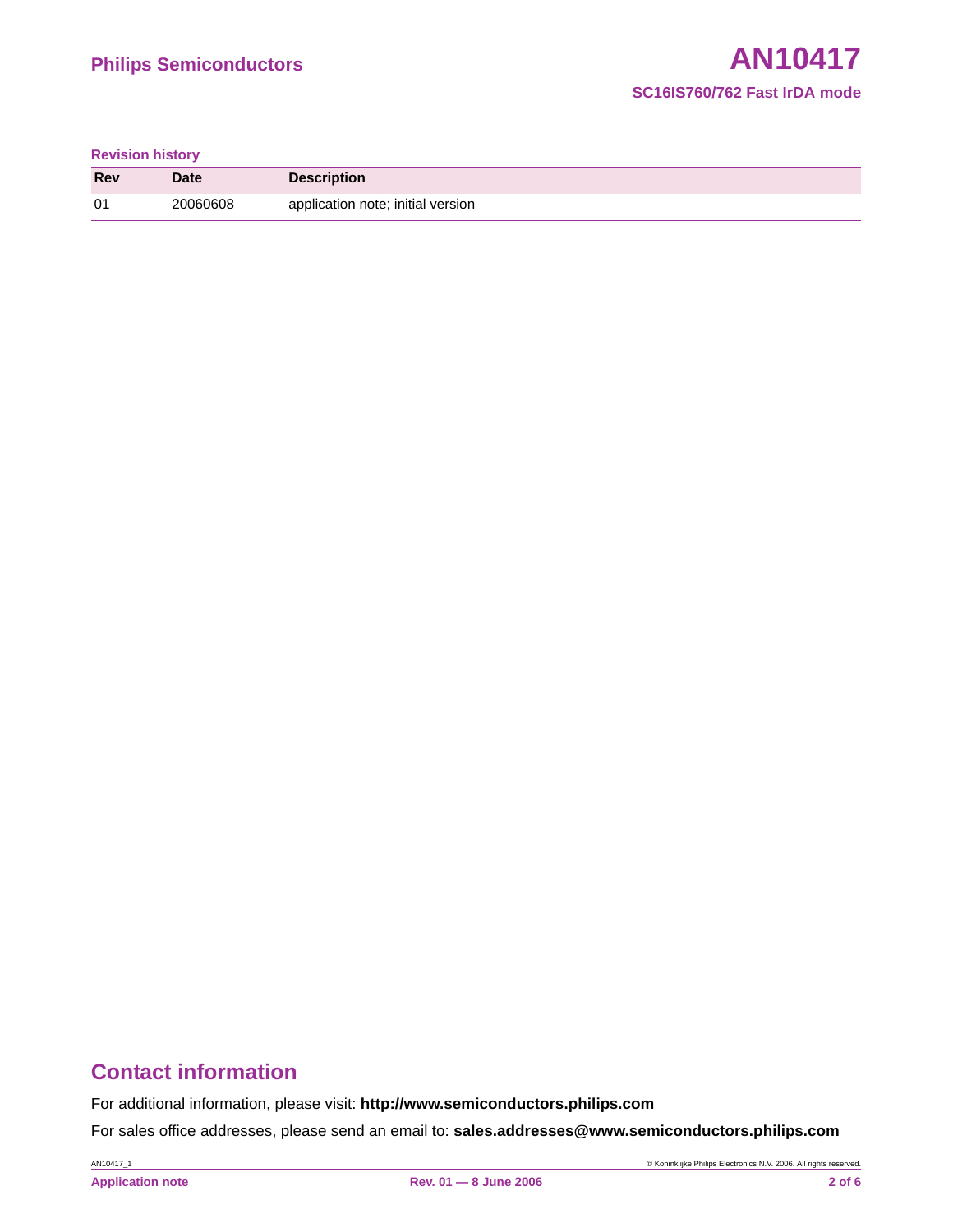## **1. Introduction**

This application note details the operation of the 1.152 Mbit/s IrDA mode supported by Philips Semiconductors' SC16IS760 and SC16IS762, and it also describes the differences between this mode and the MIR mode specified by the IrDA version 1.1.

## **2. IrDA SIR and MIR standards**

The *IrDA Physical Layer Specification* sets a standard for the IR transceiver, the modulation or encoding/decoding method, as well as other physical parameters. For transfer rate of 9.6 kbit/s, 19.2 kbit/s, 38.4 kbit/s, 57.6 kbit/s or 115.2 kbit/s operations (SIR standard) a start bit (0) and a stop bit (1) is added before and after each byte of data. This is the same format as used in a traditional UART. However, instead of NRZ, a method similar to RZ is used, where a 0 is encoded as a single pulse of  $\frac{3}{16}$  of a bit cell, and a 1 is encoded as the absence of such a pulse.

For transfer rate of 0.576 Mbit/s or 1.152 Mbit/s operation (MIR standard), no start or stop bits are used and the same synchronous format as HDLC is used. Again, a 0 is encoded as a single pulse ( $\frac{1}{4}$  the bit cell), whereas a 1 is encoded as the absence of such a pulse. In order to ensure clock recovery, bit stuffing is used (same as in HDLC).

## **3. SC16IS760/762 Fast IrDA mode**

The 0.576 Mbit/s and the 1.152 Mbit/s IrDA speeds supported by Philips Semiconductors' SC16IS760 and SC16IS762 are not compatible with the industrial MIR IrDA standard. They are implemented based on the SIR standard—a start and a stop bit are added to each byte, and a 0 is encoded as a single pulse of  $\frac{1}{4}$  of the bit cell, a 1 is encoded as the absence of such a pulse. The IrDA blocks of SC16IS760 and SC16IS762 (when programmed as either 0.576 Mbit/s or 1.152 Mbit/s) do not have clock recovery circuitry or bit stuffing function as required by the industry MIR standard.

The Fast IrDA mode (speed greater than 115.2 kbit/s) of the SC16IS760 and SC16IS762 can be used to transmit and receive data between two Philips devices. This IrDA mode allows the SC16IS760 and the SC16IS762 devices to communicate with each other through an IrDA link at a higher speed than those specified by the SIR standard.

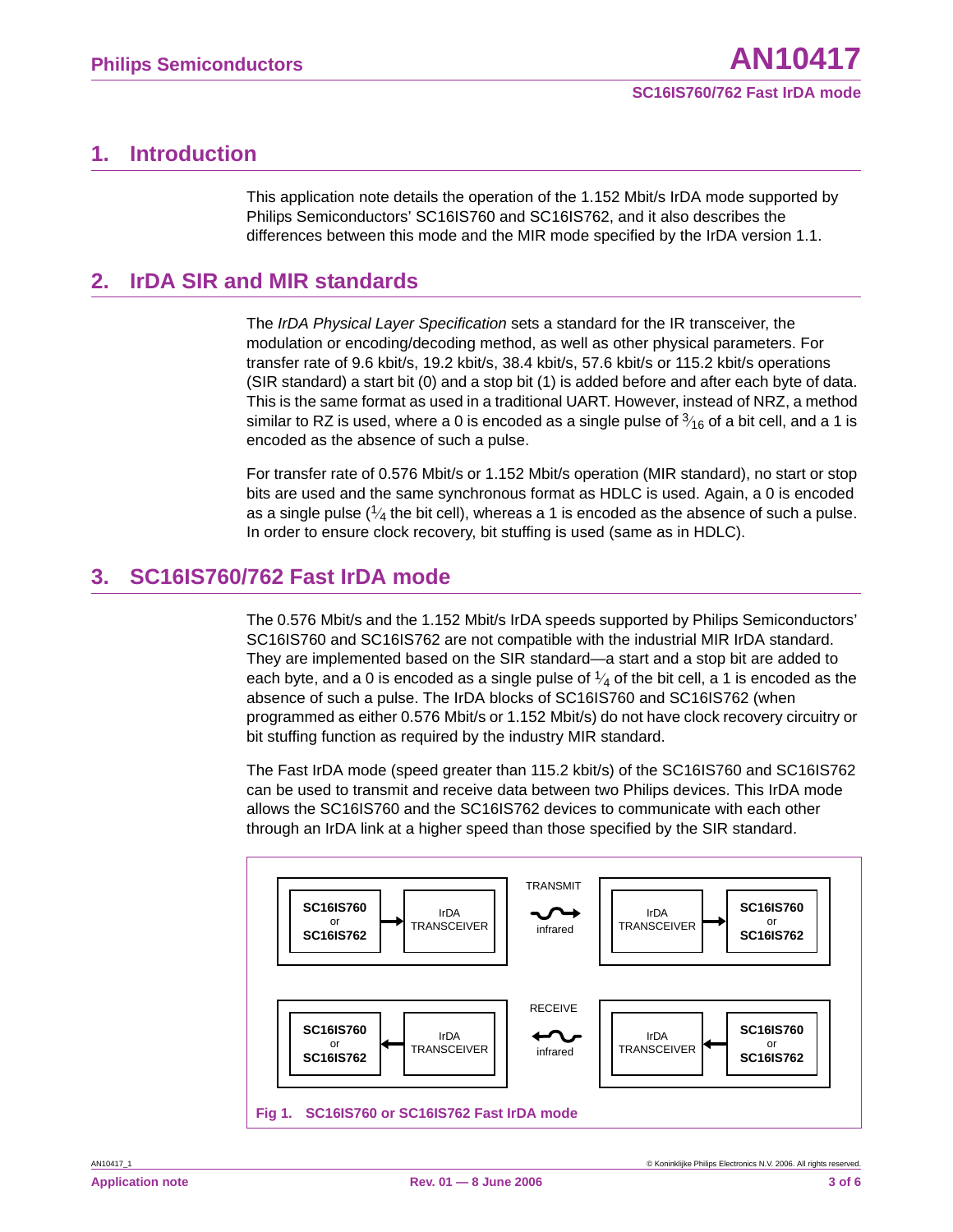# **4. Abbreviations**

| Table 1.    | <b>Abbreviations</b>                        |
|-------------|---------------------------------------------|
| Acronym     | <b>Description</b>                          |
| <b>HDLC</b> | High-level Data Link Control                |
| <b>IrDA</b> | Infrared Data Association                   |
| IR          | InfraRed                                    |
| <b>MIR</b>  | Medium-speed InfraRed                       |
| <b>NRZ</b>  | Non-Return to Zero                          |
| <b>RZ</b>   | Return to Zero                              |
| <b>SIR</b>  | Standard InfraRed                           |
| <b>UART</b> | Universal Asynchronous Receiver/Transmitter |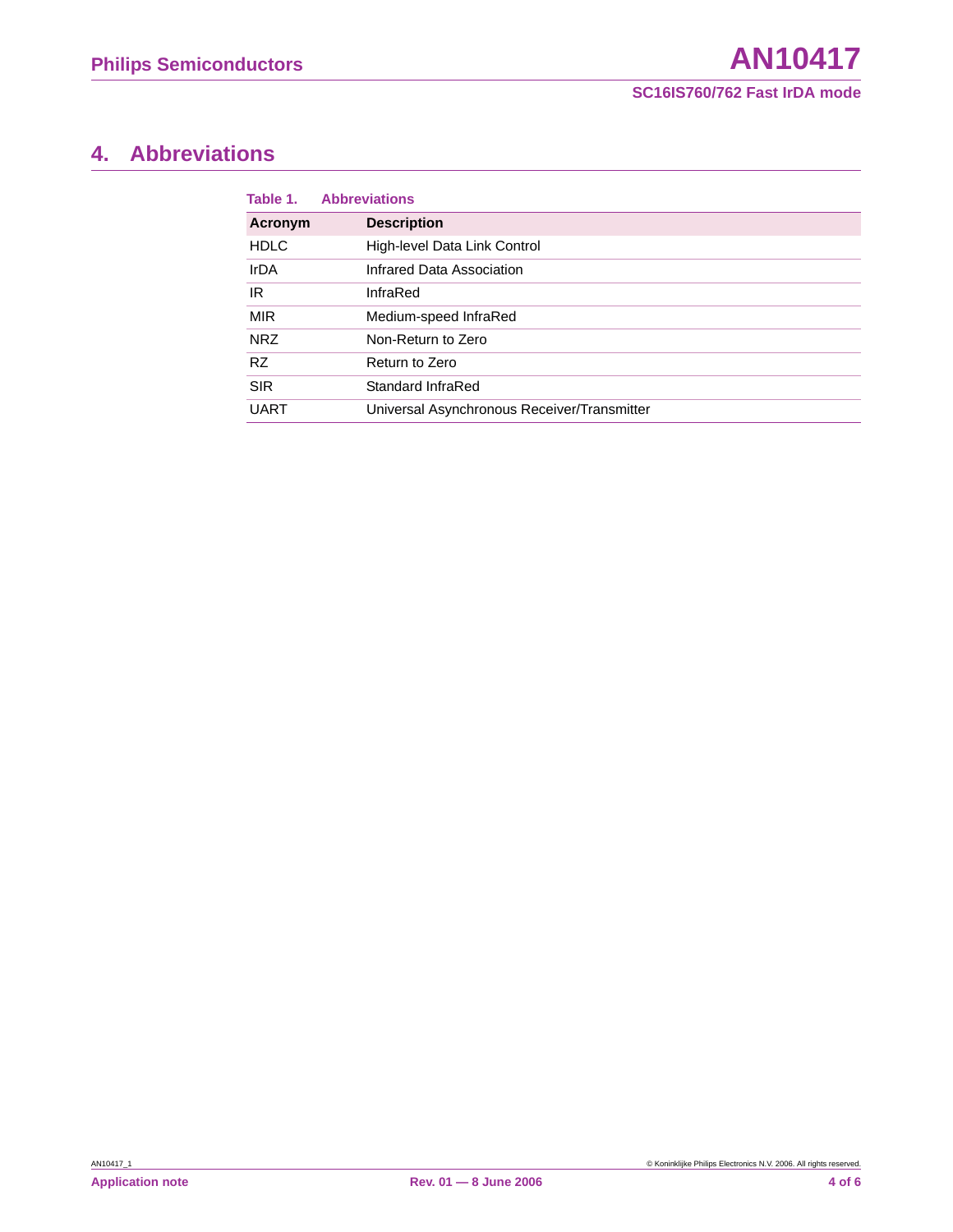#### **SC16IS760/762 Fast IrDA mode**

# **5. Legal information**

#### **5.1 Definitions**

**Draft —** The document is a draft version only. The content is still under internal review and subject to formal approval, which may result in modifications or additions. Philips Semiconductors does not give any representations or warranties as to the accuracy or completeness of information included herein and shall have no liability for the consequences of use of such information.

#### **5.2 Disclaimers**

**General —** Information in this document is believed to be accurate and reliable. However, Philips Semiconductors does not give any representations or warranties, expressed or implied, as to the accuracy or completeness of such information and shall have no liability for the consequences of use of such information.

**Right to make changes —** Philips Semiconductors reserves the right to make changes to information published in this document, including without limitation specifications and product descriptions, at any time and without notice. This document supersedes and replaces all information supplied prior to the publication hereof.

**Suitability for use —** Philips Semiconductors products are not designed, authorized or warranted to be suitable for use in medical, military, aircraft, space or life support equipment, nor in applications where failure or malfunction of a Philips Semiconductors product can reasonably be expected to result in personal injury, death or severe property or environmental damage. Philips Semiconductors accepts no liability for inclusion and/or use of Philips Semiconductors products in such equipment or applications and therefore such inclusion and/or use is for the customer's own risk.

**Applications —** Applications that are described herein for any of these products are for illustrative purposes only. Philips Semiconductors makes no representation or warranty that such applications will be suitable for the specified use without further testing or modification.

#### **5.3 Trademarks**

Notice: All referenced brands, product names, service names and trademarks are the property of their respective owners.